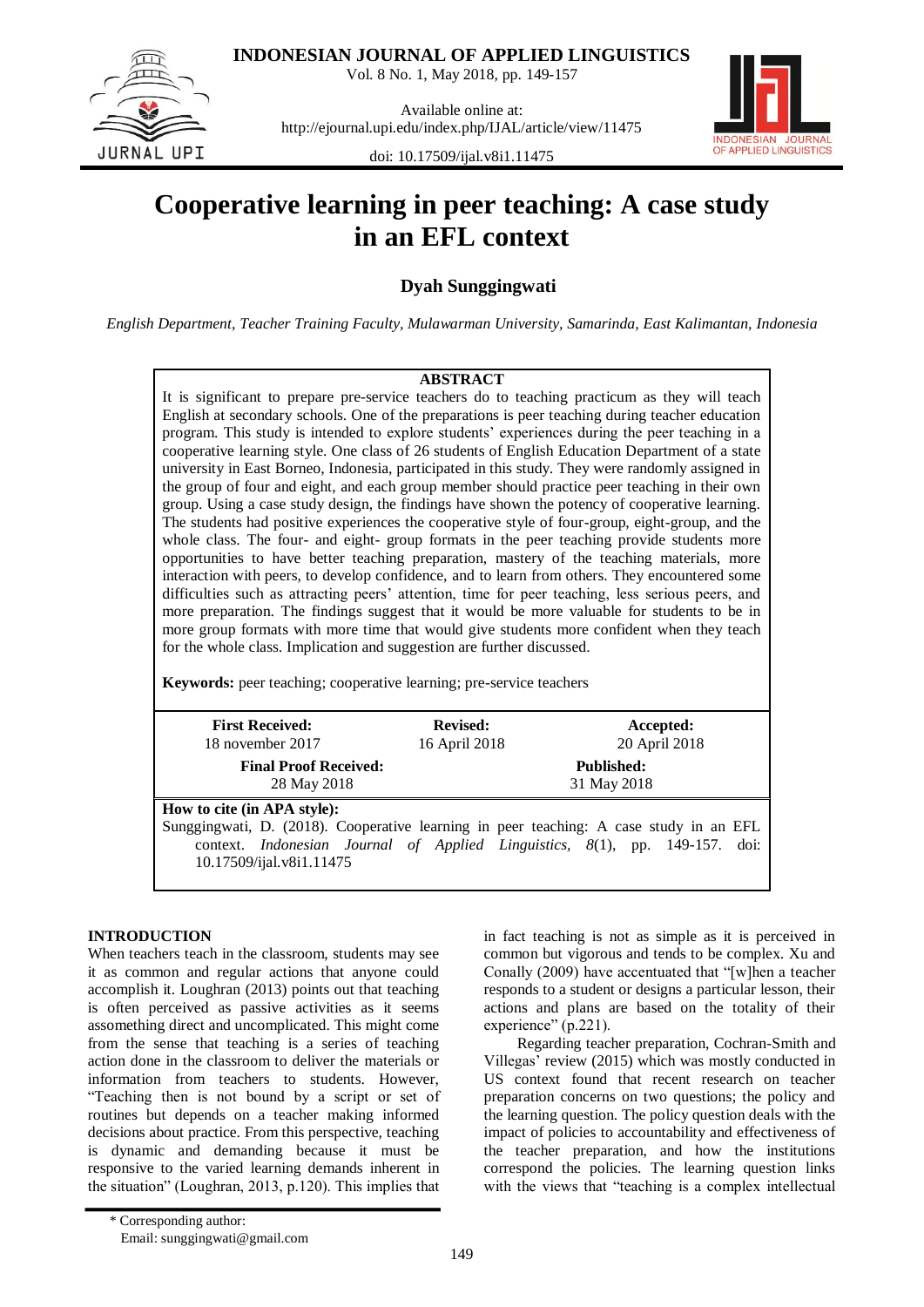work and evolving views of learning to teach as ongoing over the professional lifespan" (p.9). This underlines that teaching is closely related with intelligence, continuous action, and is long-life learning.

Moreover, teachers earn knowledge from formal and informal educational experiences. Most formal educational experience is obtained from teacher education program that has impact on what teachers' beliefs which they might practice in their teaching (Borg, 2011). In particular, the lack of knowledge in English will impede the teaching preparation in terms of the learning objectives (Barnes, 2002; Cullen 1994; Edge, 1988). Thus, this educational experience signifies what the teachers would do with their students in the classroom.

Meanwhile, in the context where this study was conducted, Microteaching is one of the requirement courses that pre-service teachers of English department should enroll. This is accomplished before they have a teaching practicum program at secondary level schools. In this course, they learn how to teach through peer teaching and they have to review previous materials such as learning theories, teaching methodology, and classroom management. They also reexamine theories of ELT, create lesson plans, and do assessment.

One vital activity the students have to fulfill in the Microteaching course is peer teaching conducted at the end of the course period. Each student should teach, taking the role as a teacher, and their classmates become the students. The peer teaching focuses on the features of teaching attained from the faculty comprises preparation before teaching, main activity, teaching strategy, the use of media, students participation, assessment, the use of language, and closing. The evaluation used in this study is similar to the one that applies in the teaching practicum at schools. Using similar evaluation would provide students more awareness of the teaching features that they have to alert to.

Concerning to the educational experiences that influence what the teachers do in the classroom, this study is intended to explore experiences in peer teaching for pre-service teachers working in group which is closely linked with the cooperative learning approach which will be discussed in the next section.

## **Peer teaching**

Peer teaching is considered as an effective way of learning. It refers to teaching that takes place which one student teaches one or more fellow students within the same peer (Gregory, Walker, Mclaughlin, & Peets, 2011; Mackinnon, Haque, & Stark, 2009). Research has indicated that peer teaching is an effective approach to stimulate and improve learning in the classrooms (Goodlad & Hirst, 1989; Rubin & Herbert, 1998; Boud, Cohen & Simpson, 2001; Gordon, 2005; Liu & Devitt, 2014).

Literature about collaborative teaching suggests that there is a necessity to rethink student teaching and to have alternative models of field experience (Bullough et al., 2002). In particular, given the complexity of teaching, there is need for models that enhance teachers "collaborative problem-solving capacity" (Buchberger, Campos, Kallos, & Stephenson, 2000, p. 49). As Howey and Zimpher (1999) argue, ""Most fundamental to the improvement of teacher education is addressing how all teachers are prepared to work with one another" (p. 294). This echoes that preparation to work collaboratively in the teacher education program should be well-planned.

Meanwhile, numerous studies have demonstrated the effectiveness of Cooperative Learning methods for the promotion of student learning and social relations (Abrami et al., 1995; Asakawa, Kanamaru, Plaza, & Shimarazu, 2016; Astuti & Lammers, 2017; Cohen, 1994; DelliCarpini, 2008; Gillies & Boyle, 2011; Johnson & Johnson,1999; McAlister, 2012; Veenman, Benthum, Bootsma, Dieren, & Kemp, 2002). Literature of cooperative learning (Johnson & Johnson, 1994; Johnson, Johnson, & Smith; 2007) indicate that there are some benefits of this learning type. Within cooperative situations, CL offers some advantages such as deeper understanding of learned material, lower levels of anxiety, and stress, greater ability to view situations from others" perspectives, more positive and supportive relationships with peers, more positive attitudes towards subject areas, and higher self-esteem.

Experts underline that teachers must understand the nature of cooperation and the essential components of a well-structured cooperative lesson in order to effectively use CL (Johnson & Johnson, 1994; Johnson, Johnson, & Smith, 2007). Teachers with real expertise in the use of CL include five essential components in their instructional activities: (1) positive interdependence, (2) individual accountability, (3) faceto-face promotion interaction, (4) social skills and (5) group processing. Therefore, simply placing students in groups and telling them to work together does not in and of itself produce a cooperative effort. Further, Slavin (1995) emphasized that in CL classrooms, the students are expected to help, discuss and argue with each other; assess each other"s current knowledge. When properly organized, students in CL groups make sure that everyone in the group has mastered the concepts being taught.

In her research review of CL development, Gillies (2014) suggests at least three key factors for effective and successful cooperative learning including group structure, composition and task, and teachers' role. Small groups structure of 3-4 members will result higher learning outcome than that of 5-7 members. Activities in the classroom that demonstrate discoverybased tasks have proved more interactions as the students' exchange ideas and information. Teacher's role is significant to create classroom atmosphere that allows and provides students more interactions.

Research on CL with student teachers has been conducted over a decade and most of it indicated its benefits. Veenman et al. (2002) conducted a study related to the implementation effects of a course on CL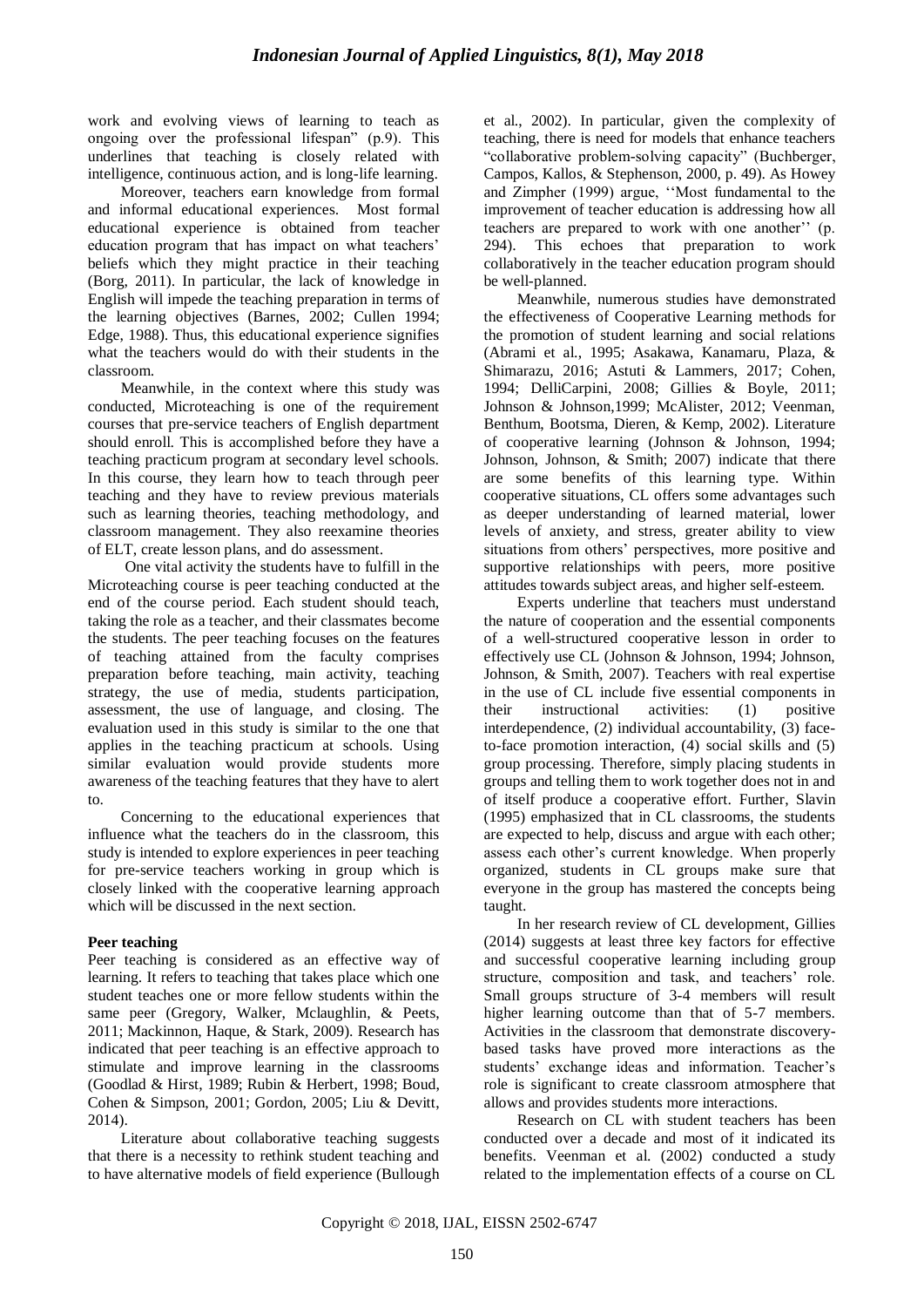for student teachers. CL has been found to be beneficial for not only the student teachers themselves but also for those who want to use CL in their classes in the future. Although the student teachers in this study recognized that the development of their skills in using CL had just begun, they appeared to be very motivated to further develop this newly acquired competence.

The need to be involved in the effective model of CL is essential. DelliCarpini (2008) conducted a study of a TESOL teacher educator took reflective action in an ESL methods class with the goal of increasing preservice and in-service teachers' use of CL activities in their own ESL classrooms. Despite the benefits and the prevalence of the topic in teacher educational contexts, CL was not as widespread as would be expected. Teaching practices were influenced by teachers' prior experiences and beliefs. If pre-service teachers were not exposed to effective models of CL in their teacher education programs it might be unrealistic to expect them to engage in CL in their own classrooms. This indicates that the pre-service teachers need to be engaged in CL experience.

More benefits of CL were also investigated through teachers" perceptions. Gillies and Boyle (2010) reported the teachers" views regarding the CL implementation. The data were gathered from interviews of the 10 middle year teachers who employed cooperative learning in the five different schools in Brisbane, Australia. The results showed that all the teachers had positive perceptions regarding the CL experiences. All their students were well responded towards small groups that helped them to have better lesson plan structure and management. The teachers were more confident with some considerations such as well-planned of cooperative learning and readiness of the students to work in group.

McAlister' (2012) study explored student teachers experience in a modeled CL in a Course of Pedagogy and Curriculum at a Scottish University. The results indicated the benefit as well as the challenges of the CL implementation. Most student teachers were able to transfer what they have learned in the training to the classroom. They were confident in using the CL and able to recognize interaction occurred during the implementation. The researcher found that behavior of trying to implement many CL in short period of time, some of the student teachers were unconfident and lack of interest of the CL by their students and the schools.

Research by Asakawa et al. (2016) showed that guidance is necessary in CL. The authors conducted a follow-up study with nine graders at private secondary school in Japan who had learned CL since 2011. Questionnaires related to the list of expressions were distributed after 22 months of list implementation to see their benefits. The findings revealed that the students generally found that the list was beneficial to assist communication with their classmates. They suggested that guidance and support were required to have effective CL.

In Indonesian context, a recent study by Astuti and Lammers (2017) investigated the role of individual accountability as one aspect of CL with two teachers from middle and high schools and their students. Using a case study, the findings revealed that individual accountability allowed peer interaction, comprehensive input and output, and opportunities of task sharing among the students.

Although research generally has revealed positive effects of CL, CL can also have some drawbacks. Johnson and Johnson (1994) identify that group members sometimes seek a free ride on others' work by leaving completion of the group task to the others. Students who get stuck doing all the work sometimes will decrease their efforts. Along a different line, pressure to conform may suppress individual efforts. Group work can also break down as a result of divisive conflicts and power struggles (Johnson & Johnson, 1994). CL can also pose a serious instructional dilemma when it creates situations in which students who are academically low achieving or social isolates become excluded from the interactions. CL, by itself, does not provide access to equitable relations for all students. Cohen (1994) suggested to train students explicitly in cooperative skills by giving them feedback on their cooperative behaviors and asking them to reflect on how the group members worked together, or by structuring positive interdependence and individual accountability.

Time was identified as one of the challenges in the CL implementation. Ning"s (2013) study explored the effect of CL on the development of social skills in English as a foreign language (EFL) tertiary students in Chinese context. Using a quasi-experimental design, the findings indicated that CL were more effective than the traditional instruction to improve social skills of the students. Equal participation and accountability emerged and students" self-confidence improved although the difference was not significant. The author indicated that initiative in socialization, being positive, acceptance and empathy, and conflict management were not apparent due to limited time of intervention.

Bearing in mind the importance of educational experience, Farrell and Jacobs (2016) discussed their expertise in teacher reflection with CL literature. They affirm that reflective practice done by the teachers is a cooperative-social activity because supportive environment where they share and talk could be achieved when the teachers are in the teacher reflection group. They assert that teachers need to be in the teaching methodology they practice in the classroom, therefore when teachers have experienced effective CL for themselves, they would be likely to implement what they achieve in the CL. Farrell and Jacobs claim that "their belief in the power of peer learning grows" (p. 7) that would force them to anticipate the challenges they might encounter in the implementation of CL in their teaching. This denotes that teachers need to be involved in the teaching method they teach, and being experience in the teaching method they teach would offer better comprehension related to its realization.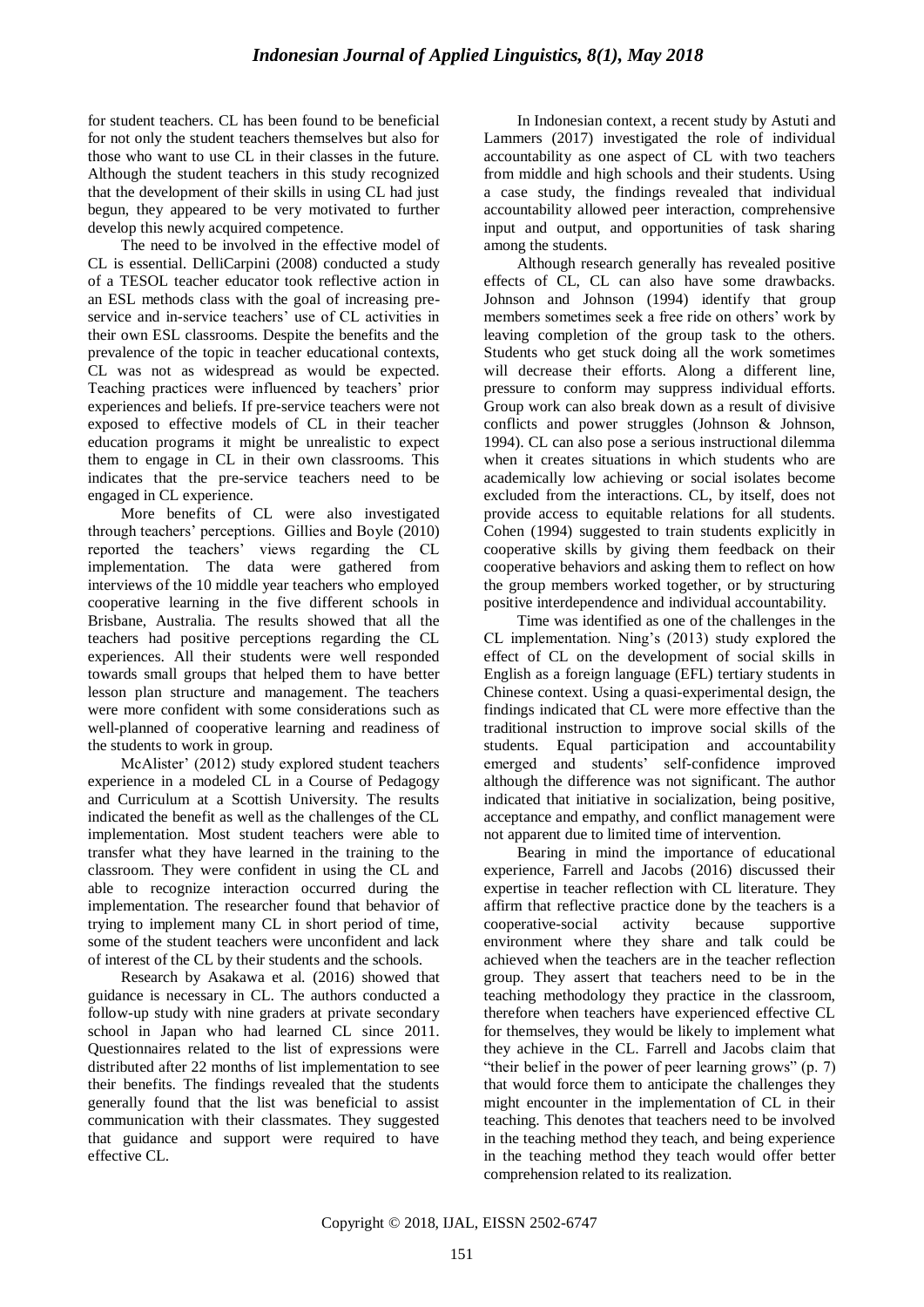Previous studies have demonstrated the potency of CL, however, there is limited research that has informed the obstacles how to perform the cooperative learning with considering the circumstance in chorus. Therefore, this present study addresses the students" experiences during the peer teaching focusing on the following formulated questions to guide this study:

- a) What are the benefits of being in a cooperative learning style in peer teaching?
- b) What challenges do the students encounter during peer teaching?

## **METHOD**

As context is crucial, a case study approach was employed to examine the particular location and program of teaching. Using this design allowed the researcher to investigate phenomena within the real-life context to provide richer and more varied set of circumstances to investigate (Yin, 2003).

This study involved one class consisting of 26 students of English Education Department of a state university in East Borneo, Indonesia. They were in the 6th semester who enrolled a course of Microteaching as a preparation for teaching practice program at secondary school level when they are in the 7th semester.

In this study, CL style was implemented in the peer teaching. The students had to attend to three different types of grouping; group of four, group of eight, and whole class. The students were randomly assigned in the group of four, therefore there are six groups participated in this study. Each group member had to practice peer teaching in their own group for about 10-15 minutes. After each member had presented, oral feedback from group members would be given. In addition, personal report of experience during peer teaching was accomplished.

After completing the group of four, the students would form a group of eight. This formation was randomly matched from the previous group of four. Similar in the four-group member, the students in the eight- group member should provide oral feedback and self-report after the peer teaching for 10-15 minutes.

As the final grouping, the students had peer teaching for the whole class after participating in the group of four and eight. This was completed for 30 minutes for each student.

The data of this study were mainly gathered from self-report and observations during peer teaching. The self-report of each student from two different forms of grouping would focus on the students" experience during their peer teaching as well as delivering oral feedback from the group members. Observations were completed to gain comprehensive understanding of what occurred during the peer teaching in the group of four, eight, and the whole class.

The analysis of students' self-reports began by reading all information to get broader depiction of the data. Next, reflection on the experience during peer teaching and identification what the students have learned from the peer teaching in four-group and eightgroup practice as well as challenges was analyzed. Initial coding for what the students did during the peer teaching in different form of groups was employed to identify which data were relevant to the focus of this study. The data were then selected and reduced to the data that concentrated on the students experienced during the peer teaching. Similar codes were combined to provide similar patterns and themes. This allowed the data to be managed for further analysis. Next, initial analysis and conclusions were drawn.

The data of observations which focused on how the students conducted the peer teaching and activities during the peer teaching were in the form of field notes. Following this, coding for similar information from the reports was undertaken. Similar codes of information were used to develop small number of themes which would then be used to build main themes.

## **FINDINGS AND DISCUSSION**

The findings from the self-report shows that generally the students had positive experience from being in the cooperative style of 4-group, 8-group and the whole class. The four- and eight- group formats in the peer teaching have provided students more opportunities to have better in teaching preparation, mastery of the teaching materials, more interaction with peers, to develop confidence, and to learn from others. Additionally, some students indicated unenthusiastic responses.

## **Teaching Preparation**

More than 50% of the students reported that the use of cooperative learning style during the course of Microteaching has offered them with better teaching preparation as one of the students wrote:

Being in a group of 4 and then in the group of 8 to teach the whole class is actually a good way for students to improve their teaching preparation. I think in the group of 4 I was less serious than in the group of 8 but I was very serious in peer teaching for the whole class but a bit nervous. (S-10)

The student"s report indicated that being in a bigger group progressively has given the students more time to prepare their teaching and more thoughtful although felt slightly nervous for teaching the whole class. Further, they felt they could have more space to move and monitor their peers' activities as one of them reported:

I felt more comfortable in bigger class because I have practiced at home and in the previous groups of 4 and 8. I could have more gesture to move around the students and handle my tension by stopping for a while to take deep breath and continued. I speak louder and that make me able to draw students" attention although it made my voice lose (S-15).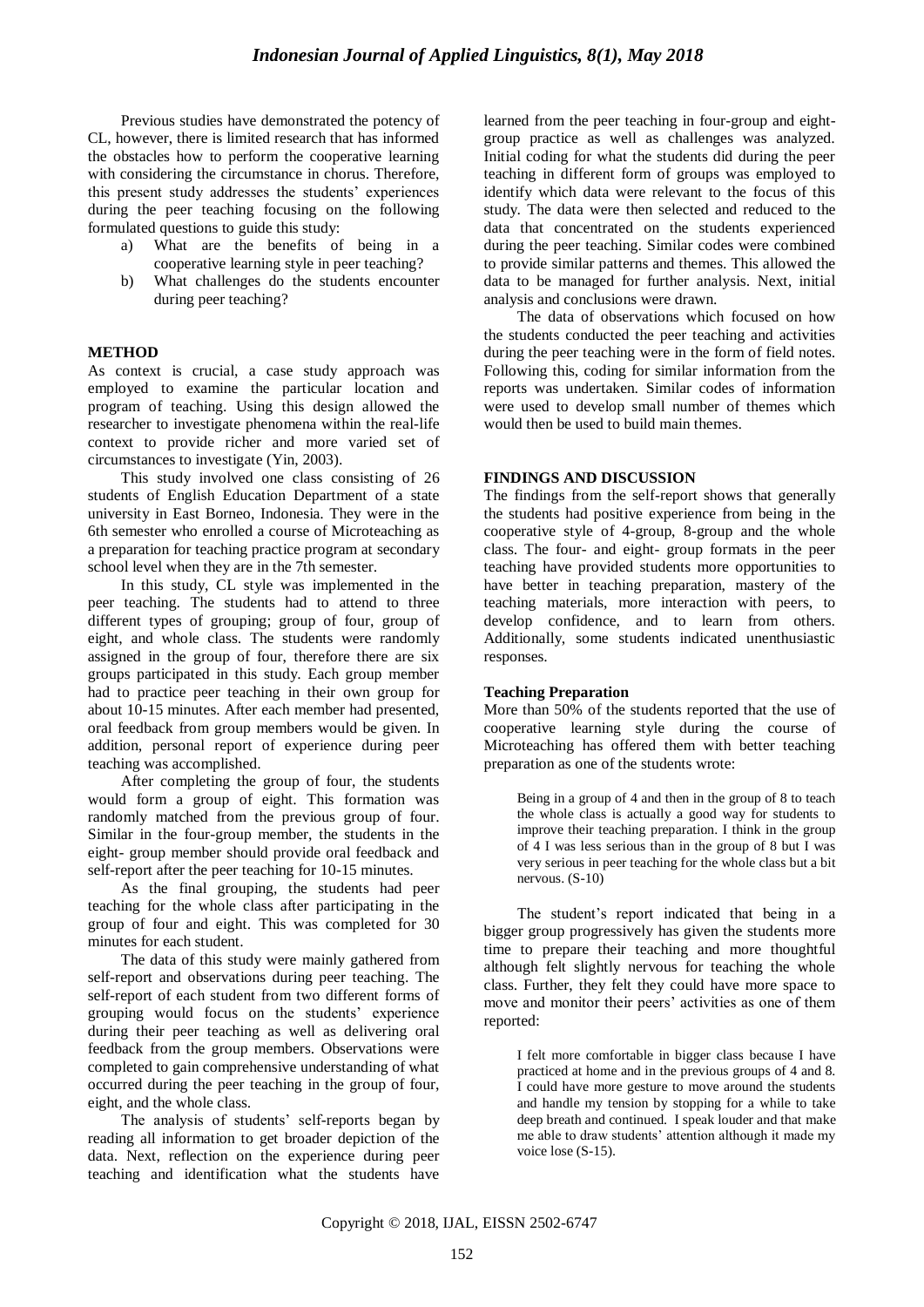The quote shows that more effort such as preparation and louder voice needed to be put in when the students had to teach for the whole class. Teaching a whole class was more relaxed for her as she had better classroom management. Rehearsal at home assisted her to be more confident in teaching.

#### **More mastery of the teaching materials**

The reports also specified that the students tried to be competent to the material they taught as they had chances to teach the same material in the bigger groups. This could be seen in the following reports:

In a 4-group, I think I was not ready to teach the lesson in front of my friends, therefore when teaching in a group of 8, I wanted to master the topic I taught. I had to learn more the material I was going to teach and tried to reduce my tension. (S-8).

The statement above shows that the student realized that he did not really master the topic he had to teach in the group of 4 therefore he tried dissimilar activities in teaching his peers in the group of 8 and the whole class. In addition, the students also had more occasions to revise their lesson plan better and hence it improved their mastery of the materials they taught as one student informed as follows:

When I taught in the group of four I felt that I lacked of preparation in terms of the topic and distribution of exercise to my students. In the group of eight I felt that my material delivery was more structural because I had revised my lesson plan. Finally, in the whole group I was better preparation mentally and physically, revised lesson plan, better time management, made-test exercise and more confident when teaching. (S-24).

The report shows that the process of being in the group contributed the students to be better in their teaching since they have learned from the mistakes in the groups with better topic mastery. This implied that allowing the students to revise their lesson plans and give time to observe their peers simultaneously could broaden their knowledge and reflect their mistakes or weaknesses.

#### **More interaction with peers**

The students are able to have more interaction with their peers as they have feedback from them to improve their teaching performance as one student reported as follows:

After teaching in front of my friends, I found some good changes. I am not confused to deliver the material and feel more confident. During the teaching, I was able to question my friends, attract their attention to focus and to communicate well. I think this is because of the exercise of teaching in the groups so I feel positive improvement. (S-7).

The statement above reveals that the student had better peer teaching presentation for the whole class as he was able to interact with his peers and felt comfortable in his teaching. In addition, the finding also exhibits that he gained some benefits from the groups such as communication skill.

## **Developing confidence**

Most students' statements point out that the groups have provided them more chances to develop their confidence in teaching:

I think the method used in the course is quite good. First we are teaching in group of 4 and next we are teaching in group of 8 and the last we are teaching with the whole class. In the group of 4, I felt nervous and was not confident. I couldn"t speak clearly and the way I explained the topic was quite bad. My students got difficulty to get the points. My friends gave me suggestion to read again and prepare before teaching. In group of 8, I presented the material better than in the group of 4, I felt more confident and calm. The second time I presented the same material so I understand more and explained well. In the whole class it was better than I expected because we already teach the same material as in the group of 4 and 8. My nervous was gone and I was more confidence, and I thought I did it better. (S-13).

The statement above shows that the student developed her confidence as she was gradually in the bigger group. She reduced her anxiety that enabled her to speak clearly, to have better mastery and preparation of the materials, and to feel confident. In addition, the feedback from the group members assisted them to enhance their teaching performance as one student reported as follows:

Practice teaching at the Microteaching course was not my first experience of teaching but I think it makes me little bit nervous. For group of 4, I made mistake with explanation before I gave the materials. I was so nervous because I was the first who taught. When I started I forgot to bring my power point to explain my materials. So I just explained my way and of course I gave my students the exercise. I really need this practice to handle my nervous. For group of 8 I was nervous but less than in the group of 4. It was because my friends helped me to speak difficult words. For the whole group, I was a little nervous although I prepared my materials and exercises well. At first my hands were shaking, and I forgot what I should say but in the middle of the teaching, I really enjoyed it until the end. So the group was really good for preparing teaching. (S12).

So the peers worked cooperatively to help their teacher be better in their teaching performance and to lessen anxiety. This shows that that the role of the group to support peer was significant to the successful of their teaching.

## **Learned from others about teaching methods**

Peer teaching also has offered the students to learn from others as one student wrote as follows: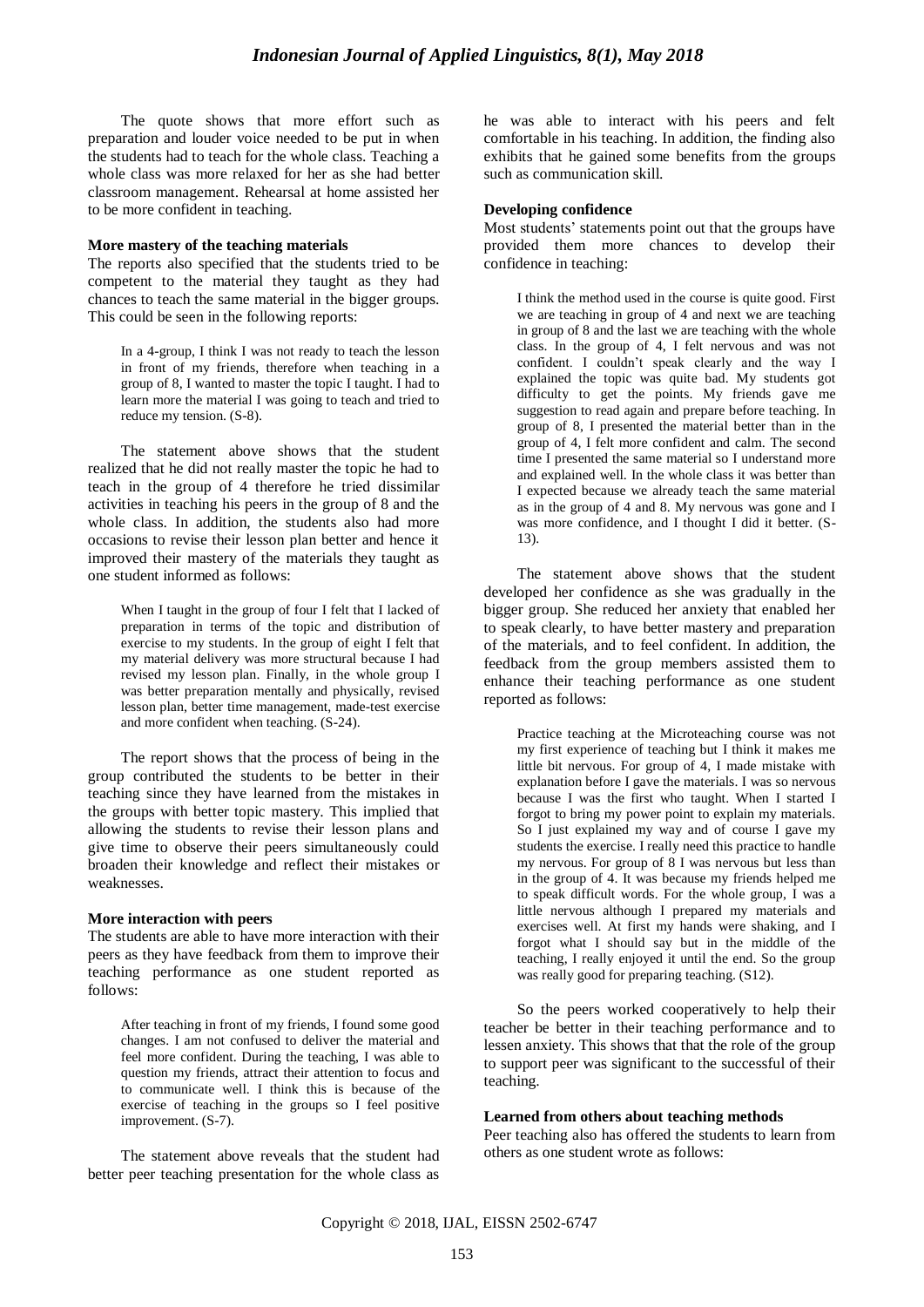Practicing teaching from group of 4 and 8 to the whole class is that I can see the teaching style from my friends. I could choose and take examples of what method that makes teaching more interesting and what not. (S-21)

The student was able to observe the others to adopt the teaching style to make their own teaching was more interesting. They could reflect and used their reflection to improve their teaching. Furthermore, they also adapted not only the teaching style but also how to make the class more interactive.

I was not nervous in the group of 4 or 8 because the students were my friends however, it made me less serious in teaching because too much joking with them. When I taught at the whole class I was quite confident because I did rehearsal a lot at home, I also observed my friends how they taught previously. I learned how to make pleased class by making some jokes, how to apply teaching media using power point to lessen boredom even though I still felt nervous for teaching the whole class for the first time. (S-20)

Teaching the whole class made the students become more serious than teaching the peers in groups as too much jokes with the members of the group. However, students could still learn from others in terms of how to make jokes and the use of media.

In addition to the positive responses, the selfreport has pointed out that the advantages and difficulties of the grouping in the cooperative learning style have provided the students some insight they might have in the teaching practicum at schools.

#### **Unenthusiastic responses**

Among those positive responses towards cooperative learning style, two students also indicated some unenthusiastic responses. One student wrote that she needed to put more effort to teach the whole class rather than in groups.

I think explaining the materials is easier than attracting students' attention. Using games could make the lesson is more interesting but I feel awkward to do that. I think I need to do better. Attracting students' attention in the group of 4 and 8 was easier than in the whole class, my friends" attention was spread up. (S-16).

The statement signifies that drawing peers' attention to focus on what the teacher taught was harder for the whole class than in the group of four and eight. Furthermore, the students were still nervous in teaching for the groups and the whole class as one student reported:

When I had teaching practice in the group of 4 I felt a little bit nervous, but only for a moment in the beginning. It was still enjoyable because the students were my close friends. For the second practice with eight people, it was just like with four people. I felt little bit nervous when I started to explain my material my nervousness starting to fade. It was a big different when I had to teach I in front of the whole class. I felt nervous, my hands were shaking and cold, it was like all my teaching experience in group of four and eight. It did not give any help when I stood in front of many people. Fortunately, I had such very good classmates who want to cooperate with me. (S-23).

This report reveals that the student experienced similar feeling of anxiety in the three different grouping meaning that the group of four and eight did not help her to reduce nervous when she taught for the whole class, however, the cooperative classmates helped her to handle her tense.

The observation, as supported data, was conducted in each stage of grouping to provide better understanding from the main data of self-reports. There were six groups of group of four. Some students made jokes and laugher among themselves in the four groups although this was the first time for students to practice teaching, while the other two were quiet and looked serious when one of their friends was teaching. In the pre-teaching session, the students seemed serious and tense but they became less formal when in the middle of the lesson. In the last stage of their teaching, some were able to draw some conclusion what had been taught while others immediately end their teaching. Because of limited time given for peer teaching, the students used their laptop for teaching media while others distributed handout to their peers. The peers asked questions and responded the teacher explanation. I also noticed that some still relied on their lesson plan to see the sequence of teaching activities. The use of English as a medium of instruction was fully implemented.

In the group of eight the students did similarly what was occurred in the group of four. Two groups of four formed one group of eight. In this group, more interaction between the teacher and the group members occurred that created much noise. Thus, this required the students who taught in front of their peers made their voice louder.

For teaching the whole class which lasted for 30 minutes, the students seemed to have better preparation, media, and teaching strategy. Their peers could pay fully attention because only one student as their teacher taught their class. The peers were able to respond the teacher questions and instructions during the teaching and learning process that generate positive responses. These enabled the class to maintain student-teacher interaction in comfortable atmosphere.

The key findings generated from the self-reports have exhibited that the students improved their teaching preparation and became to more master the teaching materials as they had more time to prepare and ponder the teaching materials.

During the teaching and learning process in the CL style, the findings from the self-report and observation have revealed that interaction with the peers also occurred contentedly although in some groups seemed less thoughtful in the form of group of four. This finding is in line with the previous studies (Veenman et.al, 2002; DelliCarpini, 2008) that more interaction was achieved in the CL. This implied that there is

Copyright © 2018, IJAL, EISSN [2502-6747](http://u.lipi.go.id/1435827202)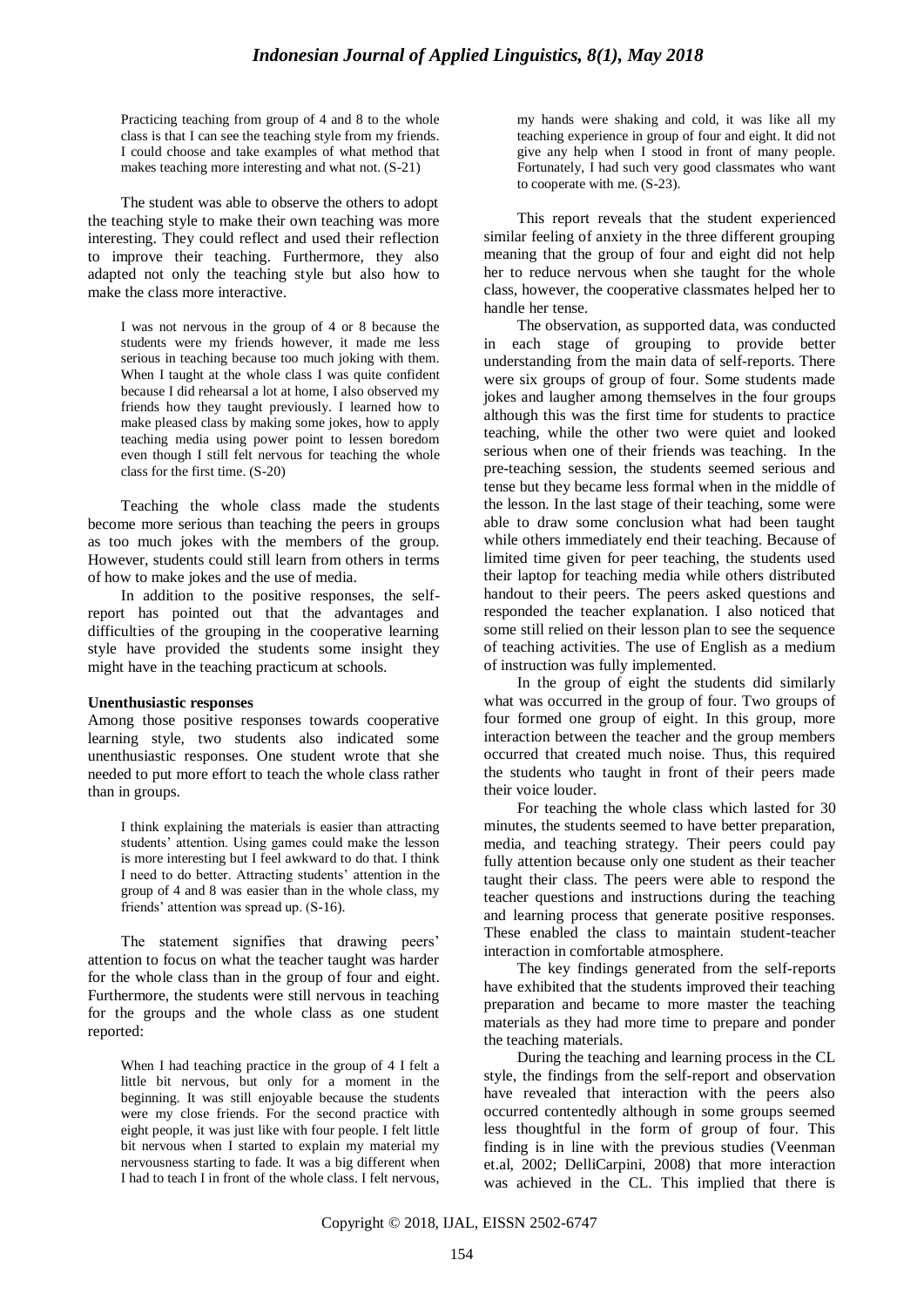positive interdependence in which the students interact and respond to help each other that allow them be better in their teaching. They are expected to discuss what they are learning in this case their teaching performance and how to improve it as well as to provide each other with help, assistance, support and encouragement (Johnson & Johnson, 1994; Slavin 1995).

As the students were in the group of eight, they became more confident and were able to take lessons from others such as adapting the teaching methods, the use of media and how to make the class became vivid. This result supports previous studies by Gillies and Boyle (2010) and McAlister (2012) showing that confidence could be improved using CL.

In addition, the peer responses during the teaching process has allowed the students to have positive experience. Assistance, discussion as well as arguments from peers in a small group allow the students to support each other. Johnson and Johnson (1994) emphasize that using a small group in cooperative learning that students work together will maximize their own and each other"s learning. Thus, as Slavin (1995) underline that this will provide opportunities for students to learn and to fill the gap of other's current knowledge and understanding.

Being in a group of four into a group of eight has given more opportunities for students to reflect about themselves. The students became aware things they needed to improve for their teaching. Oral feedback given after teaching from their peers has contributed to their reflection that they hence realized what needed to be improved in their teaching. This teaching reflection has been highlighted as a critical stage for teacher experiences (Farrell & Jacobs, 2016).

The students in this study did peer teaching throught explicit cooperative skills, providing feedback for their peers, and asking them to reflect on how the group members worked together. These have resulted positive interdependence and individual accountability (Astuti & Lammers, 2017; Cohen, 1994).

As a result of having involved in the group of four and eight, the students had more time to organize their teaching plans, methods, and media that allowed them to become skillful in their teaching materials (Ning, 2013). Consequently, they had more chances to develop their confidence in their teaching performance. This implied that group processing is present as the members of the group discuss their progress towards the achievement of their teaching and the maintenance of effective working relations from group of four until their teaching performance for the whole class (Johnson & Johnson, 1994).

Within cooperative situations, individuals seek outcomes that are beneficial to themselves and beneficial to all other group members. Cooperative learning is the instructional use of small groups so that students work together to maximize their own and each other"s learning (Gillies, 2014; Johnson & Johnson 1994, Slavin, 1995).

The findings yielded in this study have provided convincing evidence that CL style particularly in the peer teaching has offered advantages for students to increase their confidence, strengthen their mastery of the materials they are teaching, and reflection towards their own teaching.

The peer's feedback has contributed to the improvement of students teaching performance as well as student-teacher interaction. The peer"s responses in the teaching and learning process moderately have diminished students" tension in teaching. The expected goal of cooperative learning seems to have been achieved in this study as the students had positive understanding towards cooperative learning style implemented in this study. These results were consistent with previous studies which have shown that CL is valuable for students (Astuti & Lammers, 2017; Asakawa et.al., 2016; DelliCarpini, 2008; Farrell & Jacobs, 2016; Gillies & Boyle, 2010; McAlister, 2012; Ning, 2013; Veenman, et. al., 2002).

## **CONCLUSION**

In general, this study has resulted more positive outcome of cooperative learning style. There needs more effort such as preparation and louder voice should be put in when the students have to teach for the whole class. However, they were more relaxed as they were able to have more manageable classroom. In addition to this, teaching rehearsal at home assisted them to be more confident in teaching.

Attracting peers" attention to focus on what the teacher teaches was harder for the whole class than in the group of four and eight. The students required more time given in the peer teaching in the groups. Furthermore, some students were nervous in teaching for the groups and the whole class.

The findings from the observation revealed that some students were rated as very good in teaching strategy as the students' participation was much better than those who had teaching strategy considered as good one. Only in closing sometimes the students sometimes forgot to ask their peers to draw a conclusion after the time was over. In addition, the peers were less serious in the group of four and this might happen because of close friends. However, as they were in the group of eight and in the whole class they became more concentrated.

This study advances our understanding the benefits and difficulties encountered by the students of the implementation of CL in peer teaching. CL in peer teaching has given students advantages specially to lessen anxiety in the peer teaching. Therefore, it would be more valuable for students to be in more group formats with more time that would bestow students more confident when they teach for the whole class. Oral feedback from group members were completed in this study but less attention given to this feature, hence it is necessary to have written feedback from peers as part of aspect to be considered as a teaching reflection.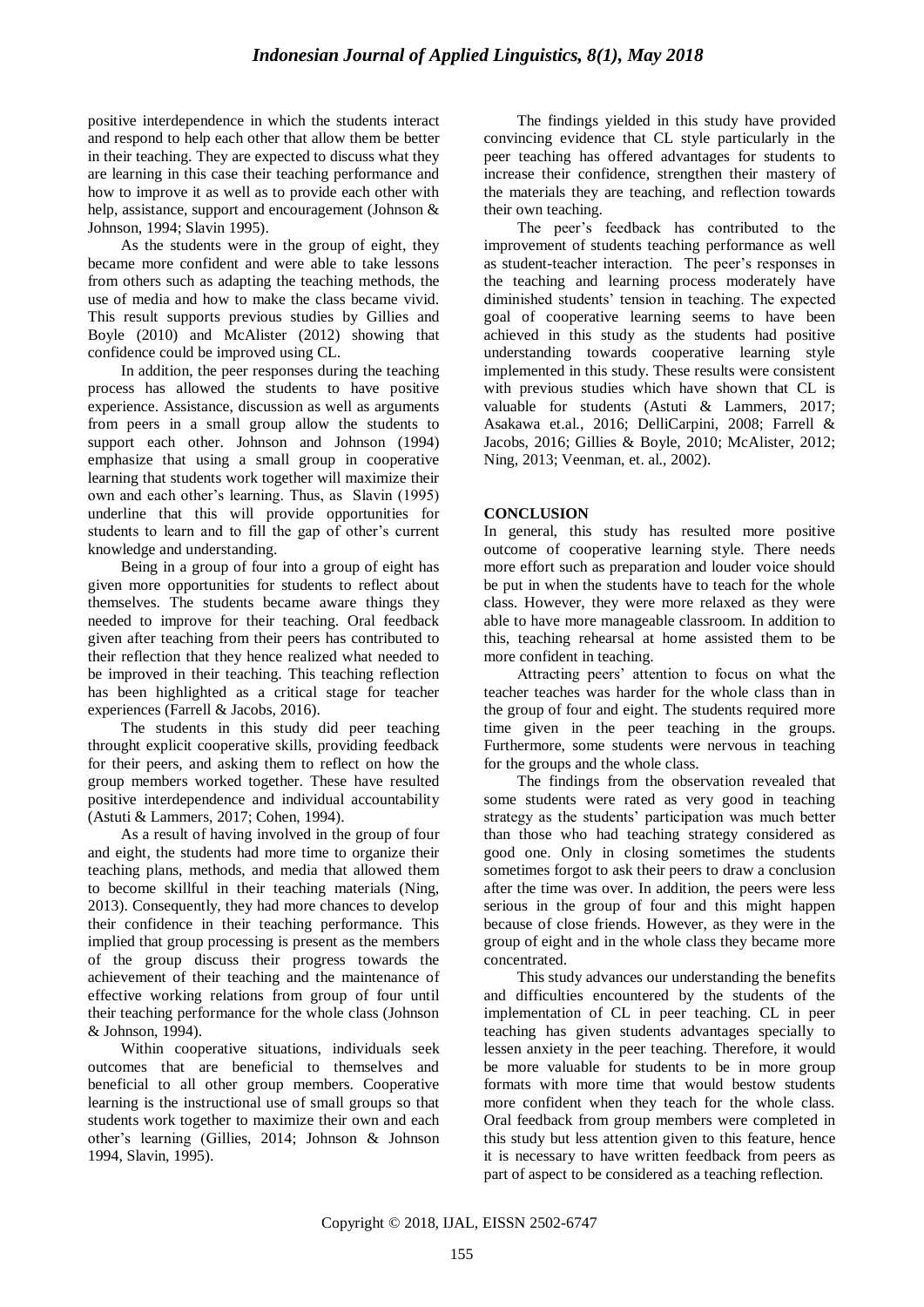The results of this study bring some implication particularly for teacher education that allowing the teachers to be experience in their teaching methods and do reflection would provide broader understanding towards their teaching and themselves.

Since the data in this study were mainly gathered from what the students reported and observations future research with similar interest might include interviews to achieve deeper understanding the participants' insight during their experience in the peer teaching with cooperative learning style.

#### **REFERENCES**

- Abrami, P. C., Chambers, B., Poulsen, C., De Simone, C., d"Apollonia, S., & Howden, J. (1995). *Classroom connections: Understanding and using cooperative learning*. Toronto: Harcourt Brace & Company.
- Astuti, P. & Lammers, J.C. (2017) Individual accountability in cooperative learning: More opportunities to produce spoken English. *Indonesian Journal of Applied Linguistics, 7*(1), 215-228. doi: dx.doi.org/10.17509/ijal.v7i1.6878
- Asakawa, M., Kanamaru, A., Plaza, T., Shimarazu, C. (2016). Useful expressions for implementing cooperative learning in English. *TESL-EJ, 19*(4), 1-16
- Barnes, A. (2002). Maintaining language skills in the initial training of foreign language teachers. *The Language Learning Journal, 14,* 58–64.
- Borg, S. (2011). The impact of in-service teacher education on language teachers" beliefs. *System, 39*, 370-380.
- Boud, D., Cohen, R., & Simpson, J. (2001). *Peer learning in higher education*. London: Kogan Page.
- Buchberger, F., Campos, B. P., Kallos, D., & Stephenson (Eds.). (2000). *Green paper on teacher education in Europe: High quality teacher education for high quality education and training*. Umea, Sweden: Thematic Network on Teacher Education in Europe.
- Bullough, R. V., Jr., Young, J., Erickson, L., Birrell, J. R., Clark, D. C., Egan, M. W., ... Smith, G. (2002). Rethinking field experiences: Partnership teaching vs. single-placement teaching. *The Journal of Teacher Education, 53*(1), 68–80.
- Cochran-Smith, M. & Villegas, A.M. (2015). Studying teacher preparation: The questions that drive research. *European Educational Research Journal, 14*(5), 1-16. doi: 10.1177/1474904115590211

Cohen, E. G. (1994). Restructuring the classroom: Conditions for productive small groups. *Review of Educational Research, 64*(1), 1–35.

Cullen, R. (1994). Incorporating a language improvement component in teacher training programmes. *ELT Journal, 48*(2), 24–38.

- DelliCarpini, M. (2008). Enhancing cooperative learning in TESOL teacher education. *ELT Journal, 63*(1), 42-50.
- Edge, J. (1988). Applying linguistics in English language teacher training for speakers of other languages. *ELT Journal 42*(1), 9–13.
- Farrell, T.S.C. & Jacobs, G.M. (2016). Practicing what we preach: Teacher reflection groups on cooperative learning. *TESL-EJ, 19*(4), 1-9.
- Gillies, R. (2014). Cooperative learning: Developments in research. *International Journal of Educational Psychology, 3*(2), 125-140. doi: 10.447/ijep.2014.08
- Gillies, R. & Boyle, M. (2011) Teachers' reflections of cooperative learning (CL): A two-year follow-up. *Teaching Education, 22*(1), 63-78. doi: 10.1080/10476210.2010.538045
- Goodlad, S., & Hirst, B. (1989). *Peer tutoring: A guide to learning by teaching*. London: Kogan Page.
- Gordon, E. E. (2005). *Peer tutoring: A teacher's resource guide*. Lanham, MD: Scarecrow Education.
- Gregory, A., Walker, I., Mclaughlin, K. & Peets, A.D. (2011). Both preparing to teach and teaching positively impact learning outcomes for peer teachers. *Med Teach, 33*, 417-422.
- Howey, K. R., & Zimpher, N. L. (1999). Pervasive problems and issues in teacher education. In G. A. Griffin (Ed.), *The education of teachers: Ninetyeighth yearbook of national society for the study of education* (pp. 279–305). Chicago: University of Chicago Press.
- Johnson, D. W., & Johnson, R. T. (1994). *Learning together and alone: Cooperative, competitive, and individualistic learning*. Boston: Allyn and Bacon.
- Johnson, D. W. & Johnson, R. T. (1999). Making cooperative learning work. *Theory into Practice*, *38*(2), 67-73.
- Johnson, D. W., Johnson, R. T., Smith, K. (2007). The state of cooperative learning in postsecondary and professional settings. *Educational Psychology Review, 19*, 15-29.
- Liu, W. & Devitt, A. (2014). Using reciprocal teaching to develop learner autonomy: An action research project with a beginners" Chinese class. *CercleS, 4*(2), 489-505.
- Loughran, J. (2013). Pedagogy: Making sense of the complex relationship of teaching and learning*. Curriculum Inquiry, 43*(1), 118-141.
- Mackinnon, R., Haque, A., & Stark, P. (2009). Peer teaching: By student for student. A student-led initiative. *The Clinical Teacher, 6*(4), 245-248.
- McAlister, C.M. (2012). Modeling in initial teacher education (ITE): Reflections on the engagement of student teachers with cooperative learning in ITE. *Teacher Development, 16*(3), 303-320.
- Ning, H. (2013). The impact of cooperative learning on English as a foreign language tertiary learners" social skills. *Social Behavior and Personality, 4*(4), 557-568.

Copyright © 2018, IJAL, EISSN [2502-6747](http://u.lipi.go.id/1435827202)